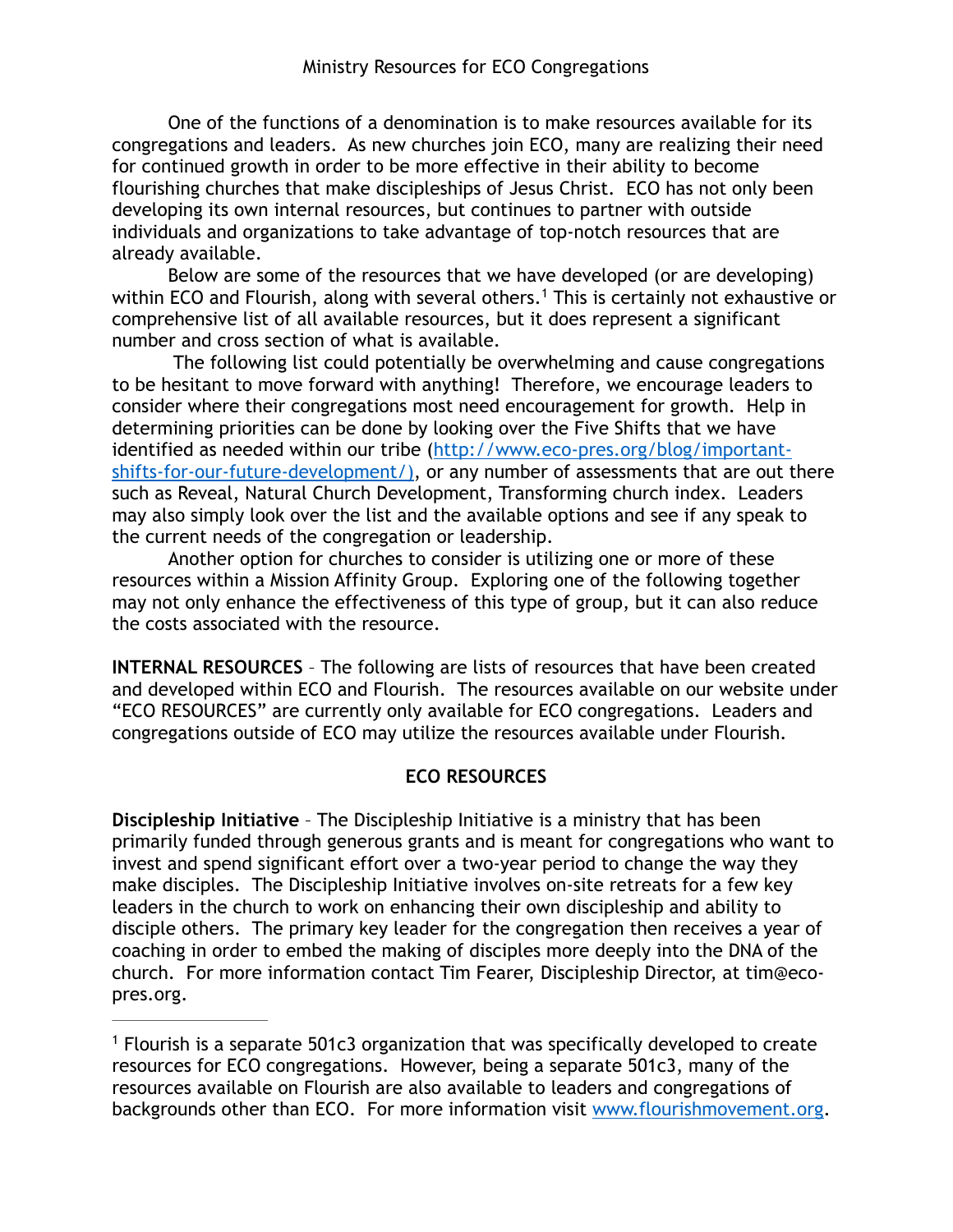**Mission Affinity Group Coaching** – Part of the covenanted life of ECO is to have each congregation involved in a Mission Affinity Group. These are session-to-session relationships where the current health of the congregation, as well as how God is leading the congregation into the future, is explored. In order to increase the effectiveness of these groups, ECO can help offset the cost of bringing in an outside coach. This coach will both facilitate the on-site MAG meeting as well as coach the primary leader of each congregation for six sessions following the MAG meeting. The cost to each church in the MAG is \$500 plus the cost of travel for the coach. For more information contact Anna Kent, Director of Covenantal Relationships, at anna@ecopres.org.

**Church Planter Coaching** – Research indicates that planters who have a coach are 135% more likely to have a successful church plant. Therefore, for up to two years, ECO will pay up to \$750 for half of an annual coaching contract for a church planter. Plants must have been approved by the presbytery in order to qualify. For more [information contact Matt Lee, National Church Planting Catalyst, at](mailto:matt@eco-pres.org) matt@ecopres.org.

**Small Church Pastor Coaching** – Coaching is one of the most powerful ways that pastors can be equipped and supported while they engage in difficult work of leading transformational change. Pastors in small churches often have the challenge of affording quality coaches. ECO will offset the cost of pastoral coaching for pastors of churches with less than 125 members. The cost of a yearlong coaching engagement of ten sessions is only \$250. For more information contact Kim Davis, Assistant to Dana Allin, at Kim[@eco-pres.org.](mailto:kim@eco-pres.org)

**Ministry Position Search Assistance** – Many churches are considering using an outside search firm to aid in the process of calling a senior or associate pastor. We believe this is a fantastic option, however sometimes congregations feel that the price is too high or they want to be more involved in the process. ECO has trained consultants to use the both the JobScan ™ and ProScan ™ tool to assist congregations in the search for pastoral or other key staff positions. The cost is \$1000 to develop the JobScan™ profile and support the calling committee or individual in the process. In addition, there is a fee of \$125 to administer the ProScan™ and provide a consultation for each of a final group of candidates. For more information contact Kim Davis, Assistant to Dana Allin, at kim[@eco-pres.org.](mailto:kim@eco-pres.org)

**Pastoral Satisfaction Consult ation –** There are times where a pastor or ministry staff person need to reflect on the fit of his or her current call. We can administer the ProScan™ tool to a pastor or staff member and provide a one-hour consultation regarding the report. This helps pastors and staff members determine current areas of stress and satisfaction in their lives and ministries as well as to take proactive steps to find greater satisfaction in their call. The cost is \$125 per person. For more information contact KIm Davies, Assistant to Dana Allin, at kim[@eco-pres.org](mailto:kim@eco-pres.org).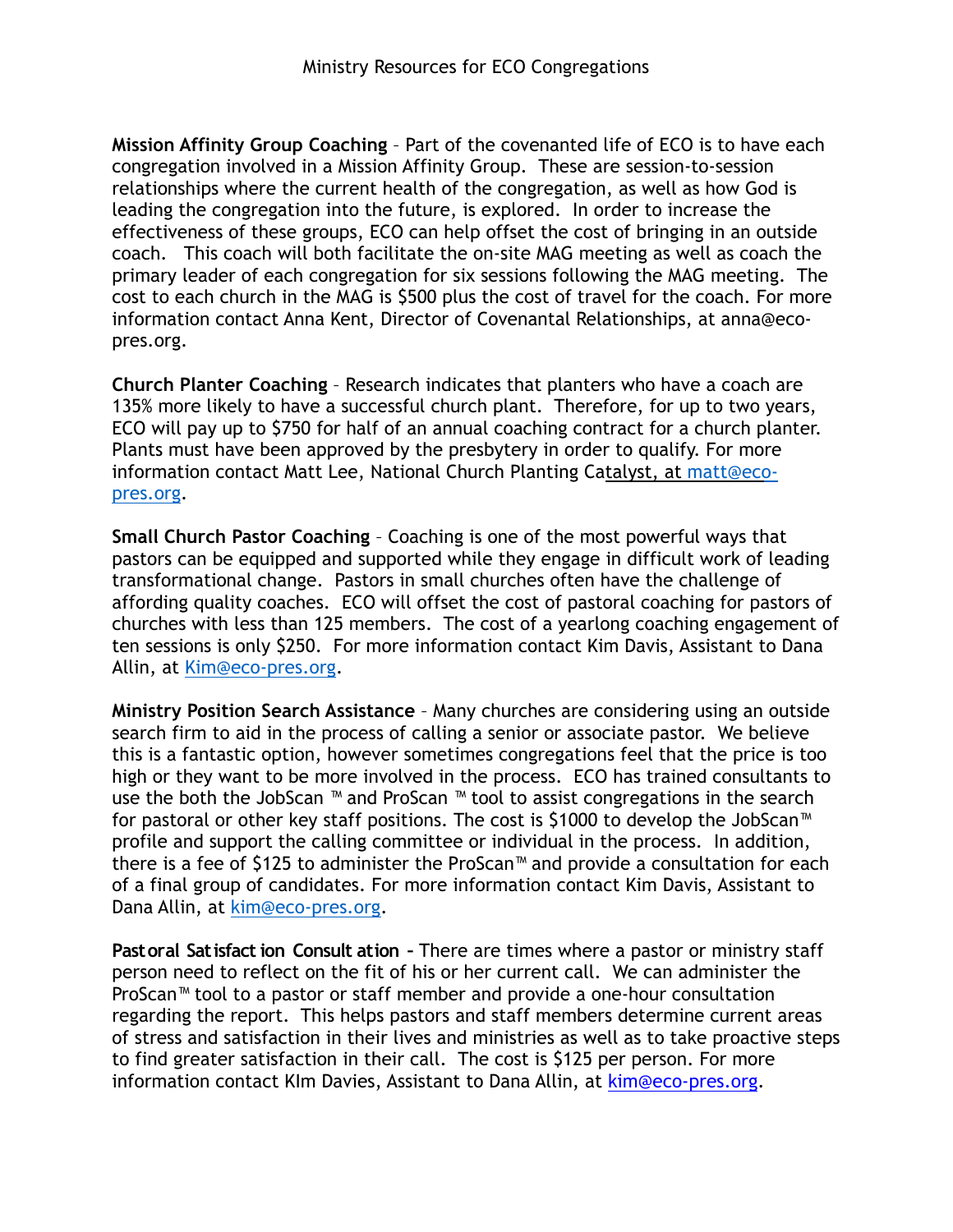**Ministry Team Consultation (In Development)** – It can be helpful for all or some selected ministry staff members to engage in a process to enhance their effectiveness and cohesion as a team. Through the use of TeamScan™ a qualified coach can help a ministry team know more about themselves and how to best function together as a team. Each individual on the team receives an individual ProScan™ and consultation prior to an on-site event. At the on-site event, the ministry team is able to understand each other better and learn how best to function as a team.

**Church Health and Vision Consultation (In Development)** – It is helpful for congregations to discover the health and vibrancy of their ministries as well as discern how their congregation might move forward in the future. There can be several elements involved in this process such as an online congregational assessment, face to face interviews with key leaders and congregational members, congregational forums, etc.

# **FLOURISH RESOURCES**

A reminder that Flourish is a separate 501c3 organization that is designed to provide resources for ECO congregations, but the resources are applicable and available to congregations outside of ECO as well. More detailed information about Flourish can be obtained by visiting the website [www.flourishmovement.org](http://www.flourishmovement.org).

**Online Webinars and Training Videos –** Those who obtain a free account with Flourish have access to a variety and ever increasing number of training videos and archived webinars. To sign up for an account, visit our website at [www.flourishmovement.org](http://www.flourishmovement.org).

**Elder Leadership Initiative (ELI**) - Many churches know that in order for their congregations to transform, the elders and other lay leadership need to experience both personal and group transformation. ELI is an 18-month process where the elders engage in experiential learning activities and pastors engage in coaching to help their elders become more spiritually effective. For more information contact Lisa Johnson, Director of ELI, [lisa@elderleadership.org](mailto:lisa@elderleadership.org).

**Coach Training –** Flourish provides a nine-month coach training process. The process includes nine individual or group mentoring sessions as well as a two-day face to face training. Those who complete the process can be considered to provide some of the coaching that is available in ECO. Those who complete the Coach Training process through Flourish will also have completed approximately half of the work necessary to obtain an ACC certification through the International Coach Federation. Email [info@flourishment.org](mailto:info@flourishment.org) for more information. (The additional training required for ACC certification can be taken through CoachNet International Ministries [www.coachnet.org\)](http://www.coachnet.org))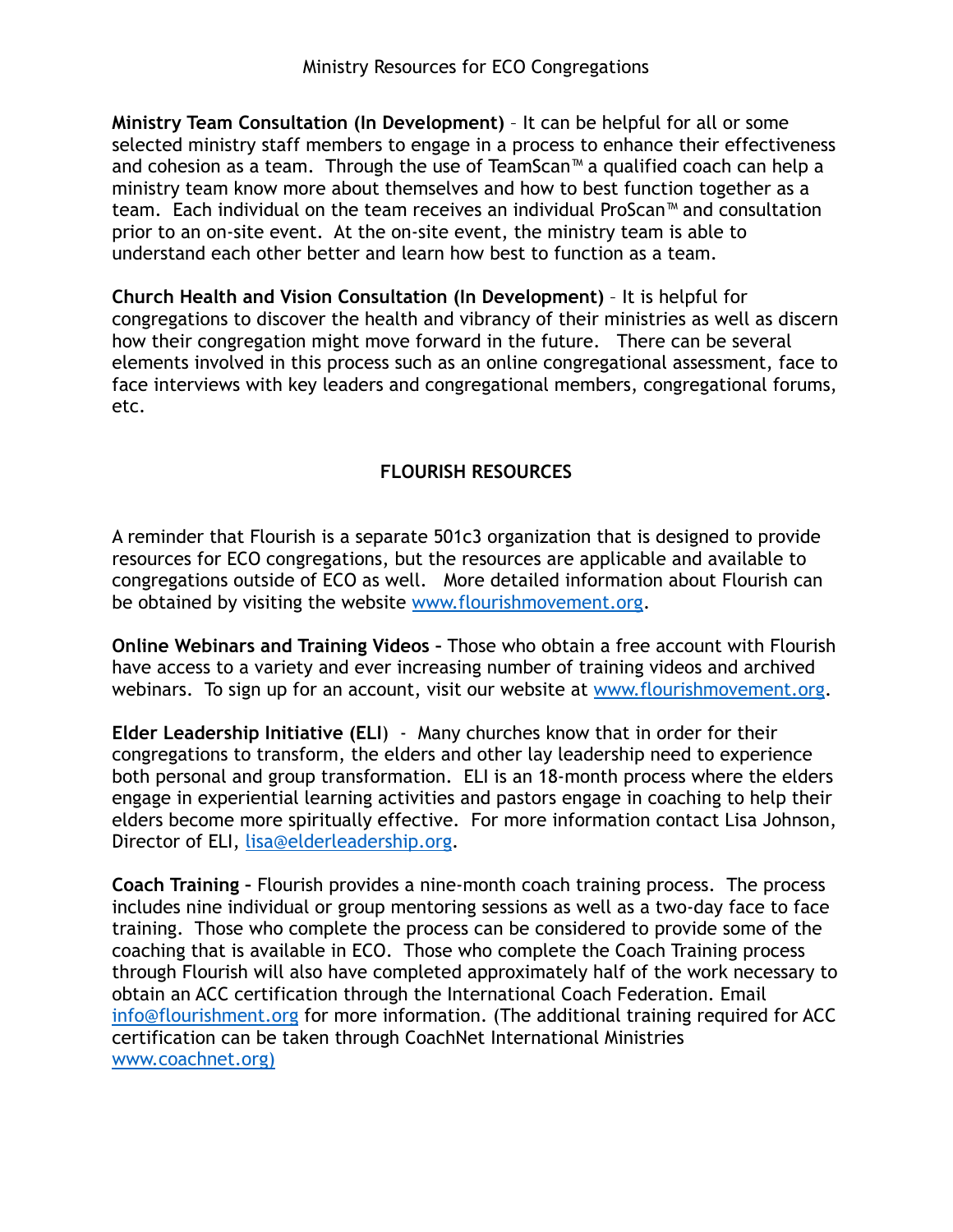**Online Courses –** Several online courses are already available on the Flourish website. These online courses are ordinarily 8-12 sessions and approximately one hour per session. Each class has an online forum for interaction. While some of these courses are specific to ECO (such as a course on ECO polity), many of the courses are broadly applicable (such as Evangelism in a Postmodern Culture). Some courses are selfdirected and cost \$25 or less. Instructor-directed courses cost more because of the direct involvement between the instructor and student. See [www.flourishmovement.org](http://www.flourishmovement.org) for more information.

**360 Discipleship Assessment –** A 360 assessment has been developed in conjunction with a variety of experts in the field of discipleship and statistical validation. This assessment measures discipleship health in eight core qualities as well as twenty-two characteristics associated with the health of an individual follower of Jesus. The disciples answer questions for themselves and then ask others to answer questions on their behalf. A report is generated to help the disciple to discover relative strengths and weaknesses. An individual discipleship assessment is available for \$15 each, however churches can purchase bulk assessments. See [www.flourishmovement.org](http://www.flourishmovement.org) for more information.

**Using GTD® (Getting Things Done) for ministry effectiveness** – One challenge for those of us in ministry is that we have many things to do but also have much flexibility in which to do them. The principles of Getting Things Done® can be very useful in helping ministry leaders handle a multitude of responsibilities and maximize workflow. Seminars can be given in regions or with large church staffs and volunteer leaders. Email [info@flourishment.org](mailto:info@flourishment.org) for more information.

**Certification Programs (In Development)** - Some of the online courses will be grouped together to provide various certification programs. For example, in ECO's polity, elders and deacons can be authorized to celebrate the sacraments in microexpressions of church. The training for such a position is up to the individual session, however, many churches don't want to create their own training process and will prefer to use our established process.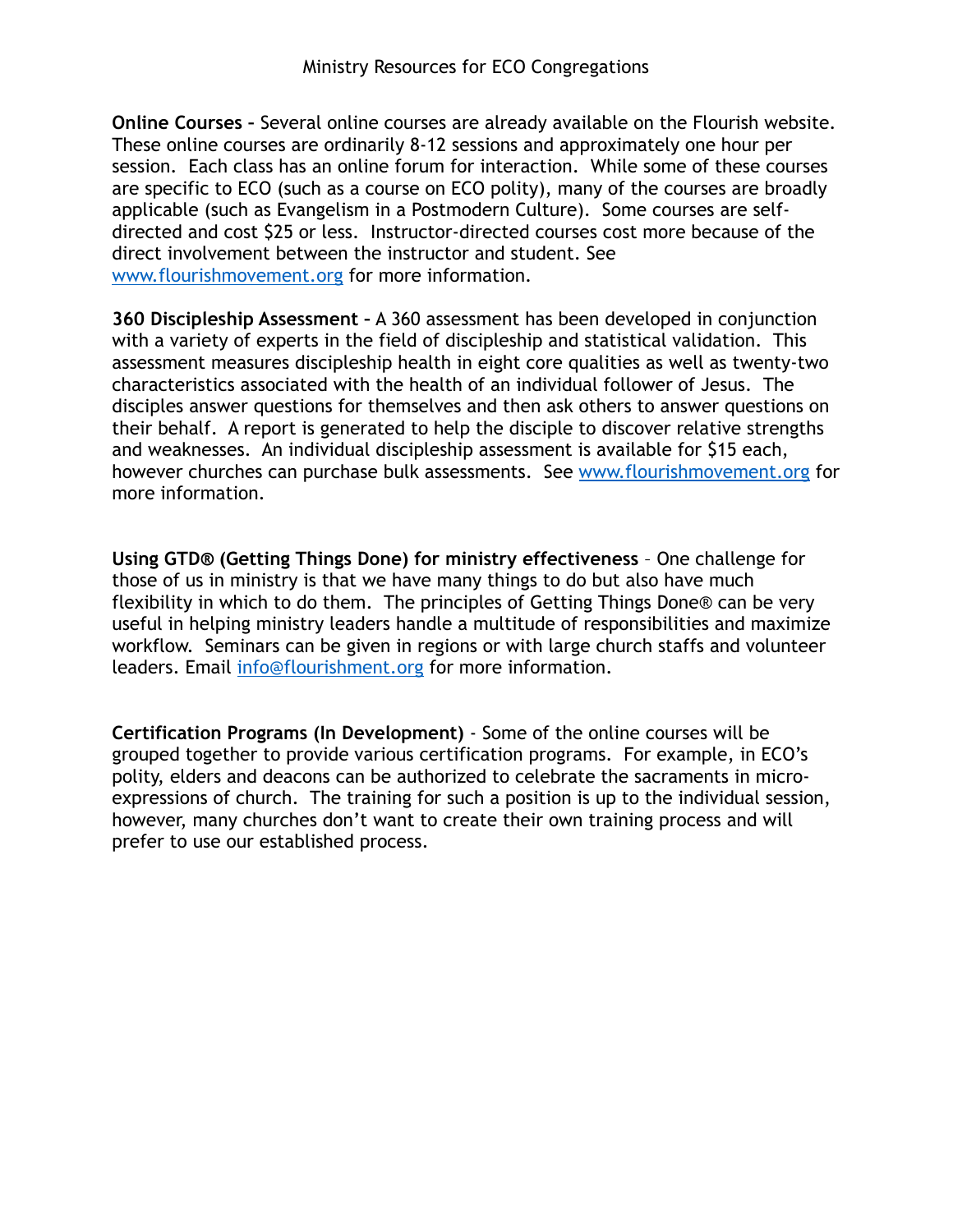**External Resources** – ECO has relationships with several outside organizations to provide training and support.

## **Church Health Assessment and Vision Discernment**

Many congregations are looking for outside groups to do church health assessments, provide coaching on change, and/or help them discern vision. The two groups that are most popularly used are:

TAG Consulting - <https://www.tagconsulting.org>

Auxano - <http://auxano.com>

### **Missional Engagement**

Saturate – Jeff Vanderstelt's organization offers an opportunity for monthly cohort [coaching on the development of missional communities. See https://](https://saturatetheworld.com) saturatetheworld.com for more information.

Dandelion – Alex Absalom's organization has offered ECO-specific cohorts to learn and be coached in missional engagement. Alex can also be hired as an independent consultant for your congregation. See<http://dandelionresourcing.com> for more information.

Forge – Alan Hirsch's organization offers a broad based range of training and coaching related to missional engagement. See<http://www.forgeamerica.com>for more information.

### **Disaster Assistance**

World Renew – World Renew provides disaster assistance through the Christian Reformed Church. It is not only a wonderful organization to which an individual or church can donate to aid in a natural disaster, but individuals or groups can also serve [through World Renew in short and long term disaster assistance. http://](http://worldrenew.net) worldrenew.net.

### **World Mission**

In lieu of creating an internal world mission department, ECO has partnered with the three organizations that have historically served evangelically minded Presbyterian churches. These organizations are listed below. Our Director of Global Engagement, Jen Haddox, helps ECO work out its value of the local church as the primary agent for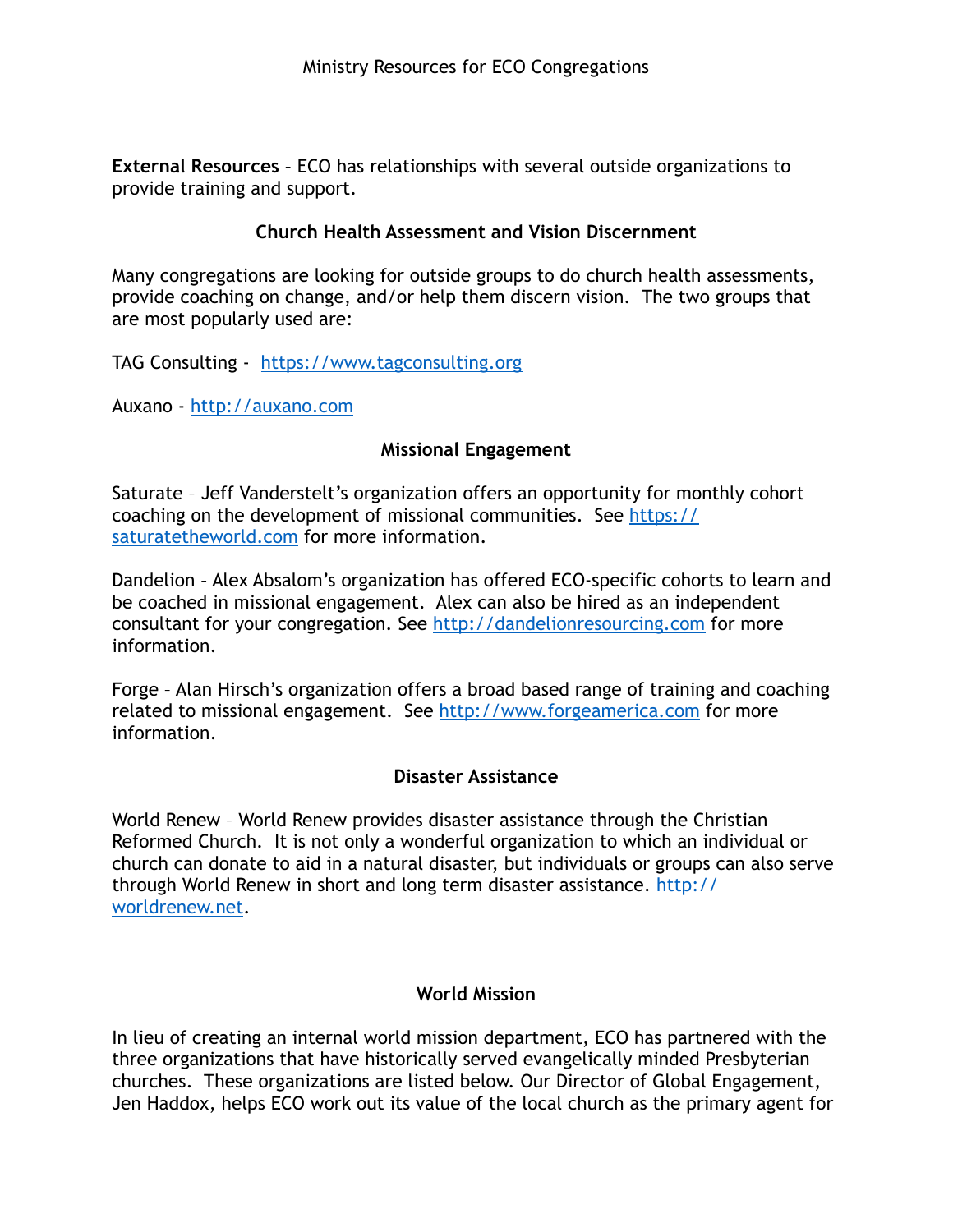discerning and carrying out God's passion for the nations. Jen can be reached at [Jen@eco-pres.org.](mailto:Jen@eco-pres.org)

Presbyterian Frontier Fellowship [www.pff.net](http://www.pff.net) – The Presbyterian Frontier Fellowship (PFF) works with Presbyterian congregations to help establish indigenous churches among unreached people groups, and to find new places to be involved in frontier mission. PFF exists as a resource to help churches create or enhance their vision for taking the gospel to all people groups in the world. They are driven by a two-fold vision — For Every People: An Indigenous Church; and For Every Church: A Mission Vision.

The Outreach Foundation <http://www.theoutreachfoundation.org> – The mission of The Outreach Foundation is to engage Presbyterians and global partners in proclaiming the good news of Jesus Christ. They seek to be a resource to congregations to help them catch a vision for the amazing things that God is doing around the world and to partner in it. Their priorities are to: build the capacity of global church partners; send and support missionaries; care for vulnerable children; expand support for mission; and transform lives through mission involvement.

Antioch Partners<http://www.theantiochpartners.org> – The Antioch Partners (TAP) is a missionary sending agency that partners with local Presbyterian churches in the U.S. to send out followers of Jesus to participate in God's mission in the world. Those serving through TAP have been called by God to long-term, cross-cultural ministry and are engaged in many aspects of Kingdom work, including: evangelism, social justice, discipleship, supporting church-planting movements, leadership development, and business as mission.

# **Student Ministry and Intergenerational Ministry**

Fuller Youth Institute – Many ECO congregations have taken advantage of the [numerous offerings that have been created by FYI. See](http://www.fulleryouthinstitute.org) http:// www.fulleryouthinstitute.org for more information.

# **Multi-Cultural and Multi-Ethnic Ministries**

Mosaix Global Network – Mark DeYmaz leads this group, which seeks to plant and/or transform 1000 churches into multi-ethnic/multi-cultural congregations. Mosaix has many learning and coaching opportunities. See <http://www.mosaix.info>for more information.

**Pastoral Search Firms**